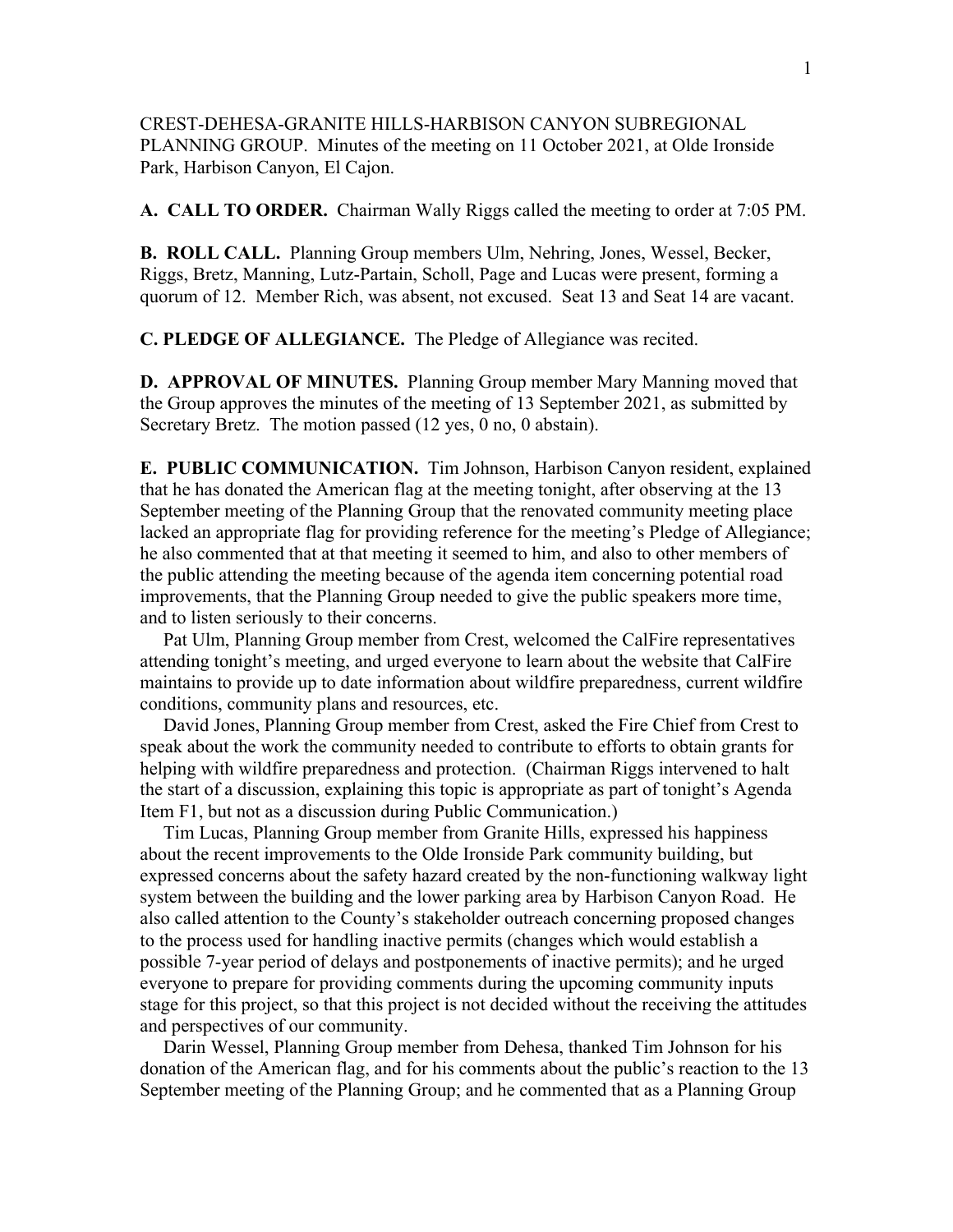member he appreciated the public input at that meeting, and observed that the Planning Group members have frustrations about the community planning process also.

# **F. ACTION ITEMS.**

# **F1. Report by Ad Hoc committee regarding evacuation in the case of wildfire**

**(Nehring).** Chairman Riggs reported that he had provided Group member Ron Nehring, Chairman of the Ad Hoc Committee on Wildfire Preparedness, information from the Planning Group meeting minutes record, of its previous actions that pertain to the issues of wildfire preparedness; and he asked Nehring to provide a report for the committee regarding evacuation in the case of wildfire.

 Committee Chairman Nehring reported that Group member Jones has been coordinating Ad Hoc committee involvement with interested Planning Group members; that a meeting of the Committee is proposed for Monday, 25 October, to consider current issues and status for routes such as Suncrest Truck Trail for wildfire emergency egress by evacuating residents, and also for access by firefighting crews and equipment (including such matters as informative signage, open access, legal easements, liability responsibilities, and communication with the community); and that tonight's meeting has two guest representatives from CalFire, Fire Chief Meacham, and Carrie Thompson, who are attending to discuss wildfire preparedness, and the needs to have an updated Community Wildfire Protection Plan (CWPP) for the communities of the Subregion. Nehring invited Chief Meacham to describe the CalFire policies and programs it coordinates for providing and promoting wildfire preparedness.

 Chief Meacham described the transition from 2015, when there were 43 separate Fire Safe Councils in San Diego County, to the current effort of CalFire to develop, under the management of a single Resilience Officer, one comprehensive plan covering the County that includes CWPPs for all appropriate communities, each of which would include four elements: 1) Community Education, 2) Defensible Space, 3) Community Protection, and 4) Evacuation Planning. He said that property located within CWPP area that is part of the CalFire Unit Fire Plan is eligible for grant funding for some wildfire preparedness projects; that CalFire has budgeted \$2.7 Million to prepare, conduct environmental review for, and gather stakeholder input for an Evacuation Plan map covering the entire County based on a single set of roads appropriately designated for community emergency evacuation, and for fire response equipment access and egress.

 Planning Group members expressed concerns about the Community Plan referring to Suncrest Truck Trail and Bullard Lane as fire emergency evacuation routes, that these routes may not be feasible for wildfire emergencies, and that the communities of the Subregion need CWPPs with clearly designated, feasible wildfire preparedness road routes for emergency use. Other preparedness issues discussed included defensible space brush management on protected lands and adjacent property, and voluntary easements.

 Meacham explained that CalFire considers the designation of "primary routes" for fire emergencies to be used only for paved, permanent and open roads; and that CalFire wants to consider Suncrest Truck Trail as a "contingency route" for fire emergencies, due to its being unpaved, minimally maintained and not open for public use; that CalFire's first priority is preparedness planning for communities with only one-way in and out access, and working with County Planning and Development Services to assure that all new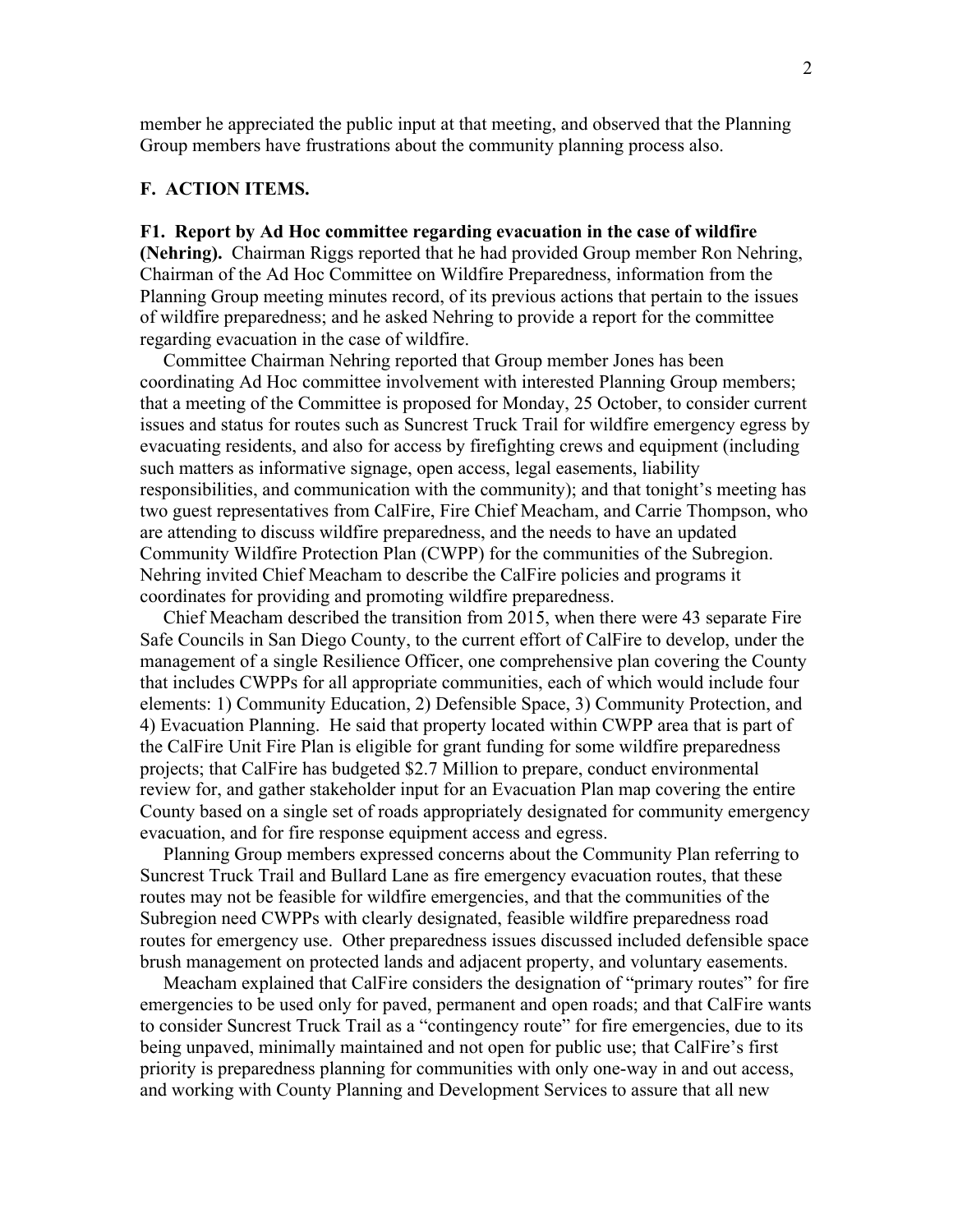development is planned with adequate fire emergency access; he said that CalFire could enter private roads and private lands during an active emergency, without owner permission and opening locked gates if it was deemed necessary; he emphasized that the Community Education element of CalFire's programs for wildfire protection preparedness is critical for addressing the concerns about community confusion over fire emergency road routes and evacuation plans; and he mentioned that protected land conservancies are supposed to have prepared fire emergency management plans, and urged the Group to invite conservancy managers to talk to Group about management of defensible space for wildfire preparedness on their protected lands.

The Planning Group took no action on this agenda item.

#### **F2. Discussion of traffic issues on Habison Canyon Road, in Harbison Canyon.**

Chairman Riggs began discussion of traffic issues on Harbison Canyon Road with a brief review of his research of past meeting minutes as far back as 2015, for relevant Group considerations and actions, concluding that a four-way stop at Harbison Canyon Road and Noakes is not possible by law, due to the off-set of the intersection of the two streets.

 Group discussion included alternatives to stop signs, policies to slow down traffic, seeking school district support for a school bus stop crosswalk, and other traffic calming strategies.

 Chairman Riggs announced that this agenda item will be continued, and included on the agenda of the November meeting.

#### **G. GROUP BUSINESS.**

**G1. Declaring Seat 14 in Granite Hills vacant.** Chairman Riggs reported that Bryan Underwood sent a letter of resignation from Seat 14, Granite Hills, to the County; that the Planning Group needs to declare that Seat 14 is vacant; and he asked for a vote of all those members in favor of declaring Seat 14 vacant. The Group's vote was to declare Seat 14, Granite Hills, vacant (12 yes; 0 no; 0 abstain).

 Chairman Riggs reminded the Group that if it does not nominate a candidate for approval by the Board of Supervisors within 90 days, then Supervisor Anderson will nominate a candidate for Board of Supervisors approval in place of one nominated by the community's Planning Group. He stated that Seat 13 and Seat 14, both Granite Hills, are now vacant, and that he will provide application material to anyone who wants to be considered for nomination by the Planning Group to be the candidate to fill one of the vacant seats.

### **G2. Discussion on changing time of Planning Group meeting from 7:00 p.m. to 6:00 p.m.** Chairman Riggs asked the Group to discuss and consider the possibility of

changing the time of starting the Group's regular monthly meeting from 7:00 PM to 6:00 PM. Members' discussion included possible impacts to personal schedules and activities, and possible impacts to the public or other non-member persons attending the meeting for agenda item matters.

 Planning Group member Christina Becker moved the Planning Group approves changing the beginning time of its regular meetings from 7:00 PM to 6:00 PM. The